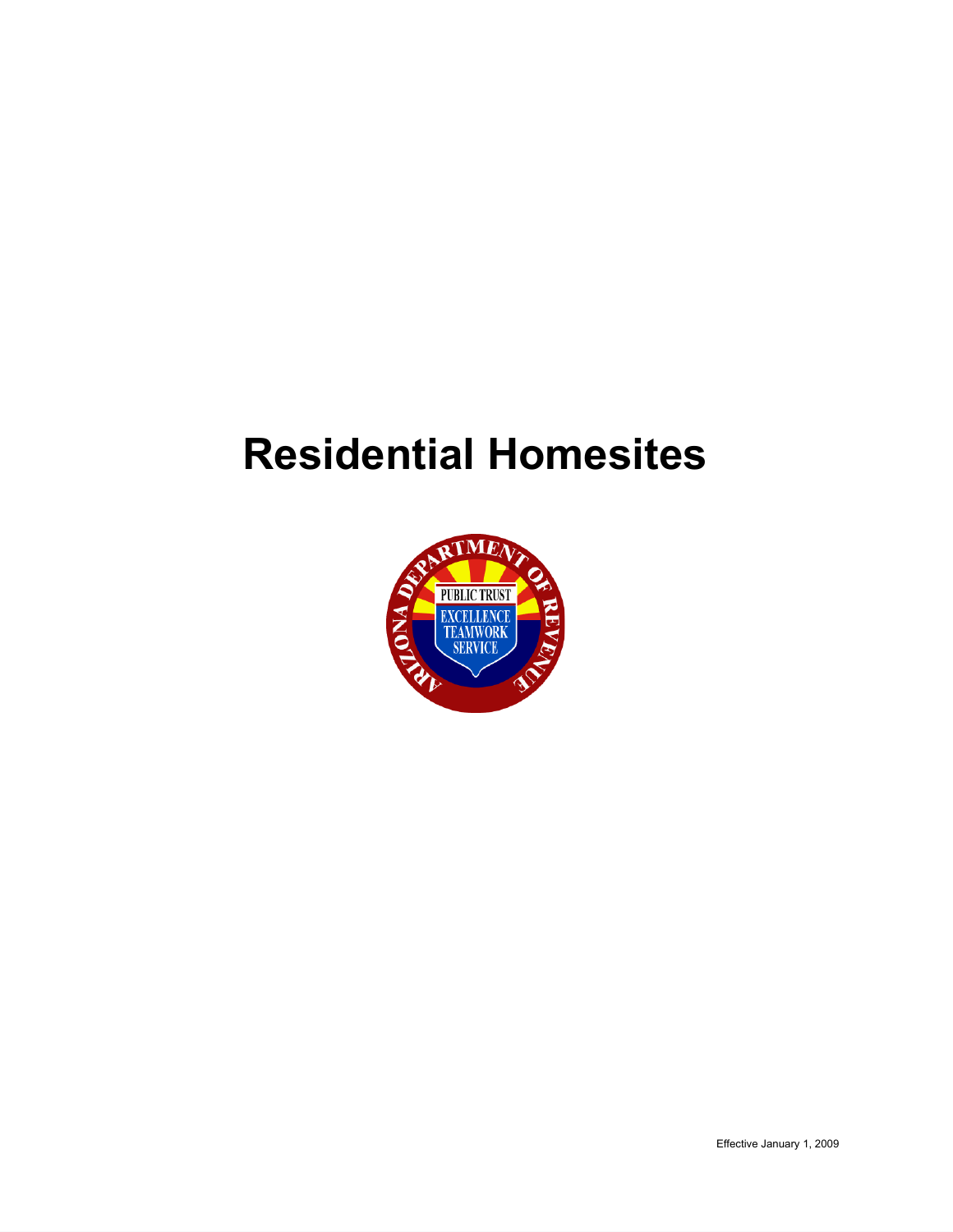## **Classification of Legal Class Three Residential Property**

Legal Class Three property may include up to ten acres of land on a single parcel on which a residential improvement is located. The area that is used for residential purposes is designated as the residential homesite, and the portion of the parcel that is designated as a residential homesite must be valued comparably with other single-family residential homesites in the neighborhood.

In some cases it is recognized that an area larger than ten acres may be required in order to create a functional single-family homesite on a larger parcel, if various factors prevent the division of the parcel. Factors that prevent the division of a parcel include the parcel's topography, local zoning code requirements, parcel ingress and egress constrictions, public or private easements, private deed restrictions, or other similar physical or legal considerations, such as the availability of water, either temporary or permanent in nature. The described set of physical conditions that would prevent a parcel split are ones that would limit the residential useable land area of the parcel, such as topographical features like mountains, washes, rivers, roads, etc. In such cases, more than ten, but not more than forty acres on a single parcel may be classified as Legal Class Three property.

Any land area in excess of that designated as the residential homesite will be classified, valued and assessed on the basis of its current use, configuration, topography, amenities, size, etc. In all cases in which a parcel's land area exceeds the area designated as a homesite, the land not designated as a homesite will be assigned to the legal class appropriate for its current use. In most cases, based on current use, additional acreage would generally be classified as vacant land in Legal Class Two.

The language of A.R.S. [42-12003](https://www.azleg.gov/viewDocument/?docName=http://www.azleg.gov/ars/42/12003.htm) is permissive in context, as it states that "The home site that is included in Legal Class Three **may** include:" regarding the specified maximum acre size limits mentioned above. Therefore, owners who request Legal Class Three designation must still demonstrate by verifiable evidence that an area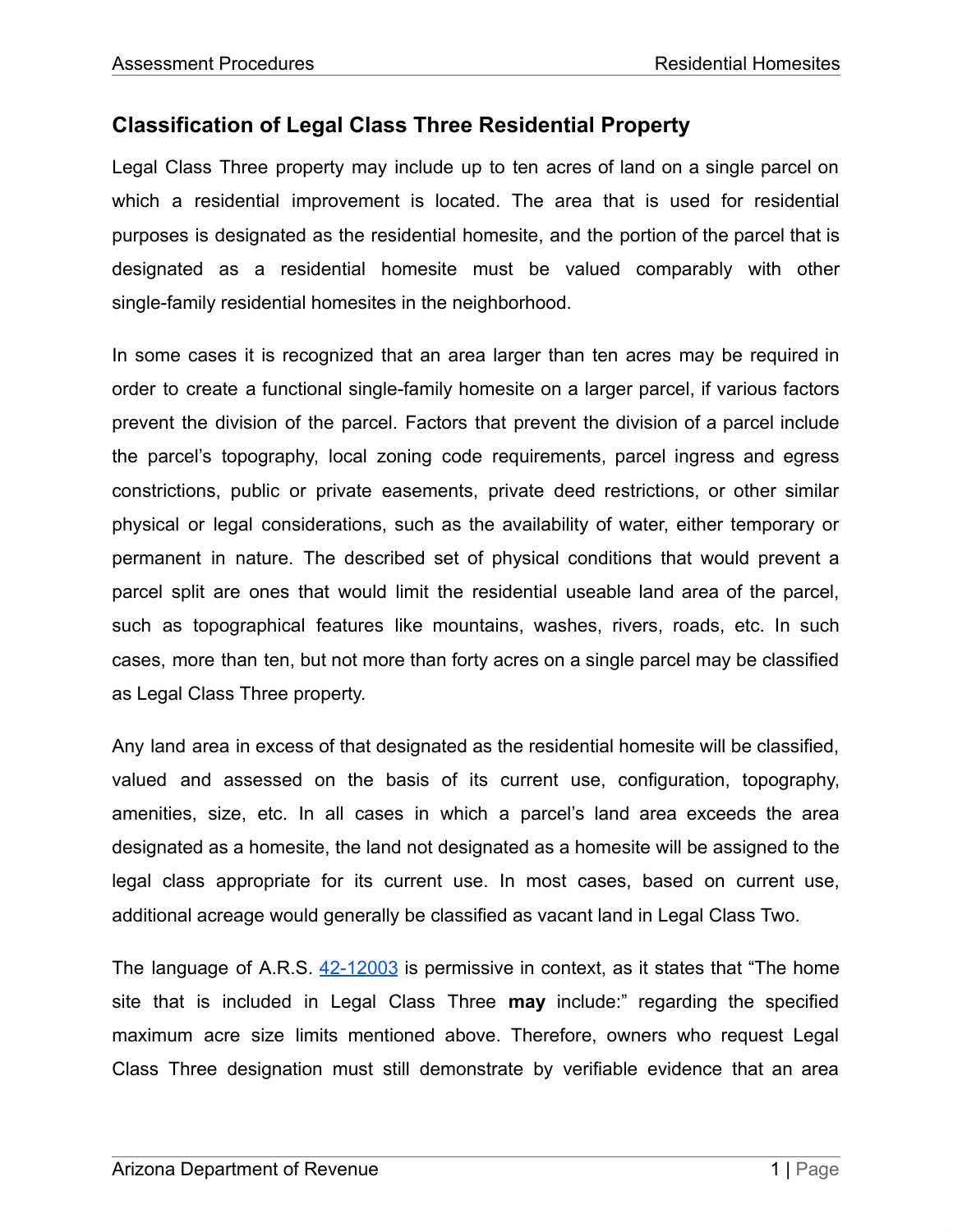larger than one acre is required for a functional single-family residential homesite. Approval of such designations must be justified and documented in the Assessor's property records. This policy is consistent with longstanding Arizona property tax assessment practices.

#### **Past Policy and 2008's H.B. 2130**

Prior to January 1, 2009, the Property Tax Division (PTD) assessment policy was that only one acre could generally be designated as a residential homesite, with up to five acres allowable if more than one acre was required to support a typical single-family residence and any supporting amenities. The Legislature recognized the need to designate up to a maximum amount of forty acres as a residential homesite by enacting Laws 2008, Chapter 49 (H.B. 2130) in the 2008 legislative session. The legislation amended A.R.S. [42-12003](https://www.azleg.gov/viewDocument/?docName=http://www.azleg.gov/ars/42/12003.htm) to allow the Assessors to classify larger areas of parcels, if necessary, as Legal Class Three homesites, subject to specific qualifications. These recently adopted amendments have an effective date of January 1, 2009. Therefore, the treatment of parcels qualifying for the new homesite designation criteria became effective beginning with the 2009 valuation year / 2010 tax year real property assessment cycle.

House Bill 2130 amended the prior PTD policy that limited a Legal Class Three homesite parcel to a maximum five acre area by now allowing up to ten acres of a single parcel on which the residential improvement is located to be designated as a homesite.

An additional change allows up to forty acres to be classified in Legal Class Three if a parcel is subject to a local zoning ordinance specifying that an entire parcel be used exclusively for residential purposes. Consideration for such treatment is also available for parcels that contain legal restrictions or physical conditions that prevent the division of the parcel (i.e., a parcel split). Legal restrictions that would prevent a parcel split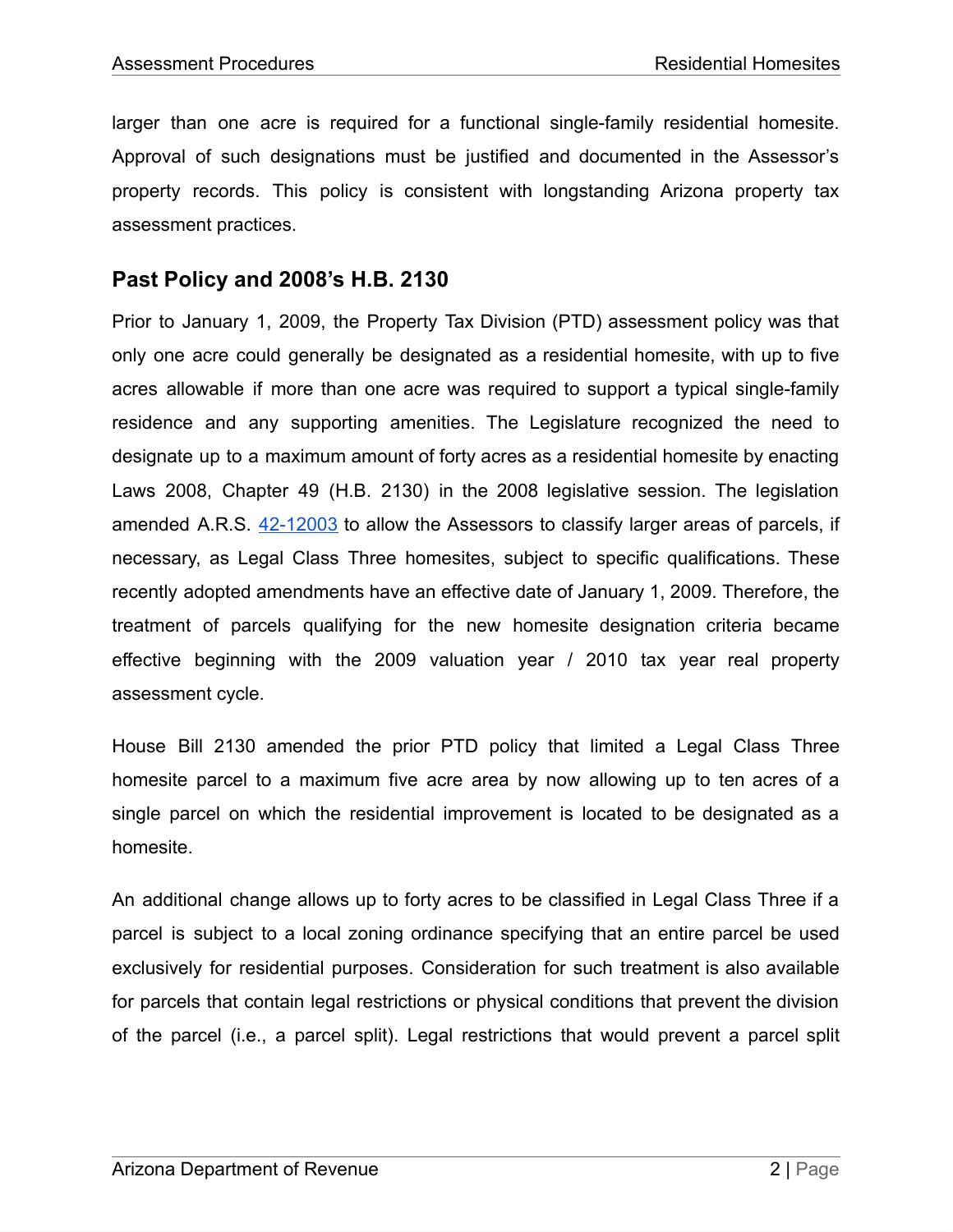would generally involve local zoning codes that specify a minimum acreage for residential use parcels.

Additional legal restrictions include private deed restrictions which prevent anything other than an owner-occupied residential use of a parcel, or that would limit the size or number of improvements that can be constructed on a single residential use parcel.

# **Changes in Use**

It is common for residential properties to undergo changes in use. The most common change in use is for Legal Class Three residential properties to change to Legal Class Four residential-rental properties, or for Legal Class Four properties to change to Legal Class Three. Legal Class Three properties can also change uses to or from either Legal Class One or Legal Class Two.

Pursuant to A.R.S.  $42-12054(A)$ , if a person purchases or converts a property that is listed as Legal Class One Legal Class Two or Legal Class Four and occupies the property as a residence, that person may have the classification reviewed for change to Legal Class Three from the date of conversion.

However, the 2008 changes to A.R.S.  $42-12003$  are not retroactive to valuation years prior to 2009. Therefore, properties that qualify for a change to Legal Class Three from the date of conversion, and the date of the conversion is prior to the effective date of the new law, will fall under the previous policy that was in place for the number of acres that are allowed to be changed to Legal Class Three. The statutory language referring to a homesite is included only in Legal Class Three. There is no similar provision in the language under Legal Class Four.

In any cases in which a penalty is to be applied under the provisions of A.R.S. [42-12052,](https://www.azleg.gov/viewDocument/?docName=http://www.azleg.gov/ars/42/12052.htm) the one to five acre rule for homesites should be followed when calculating the assessment ratio under Legal Class Four. Any excess land would normally be considered to be vacant and would be classified as Legal Class Two.